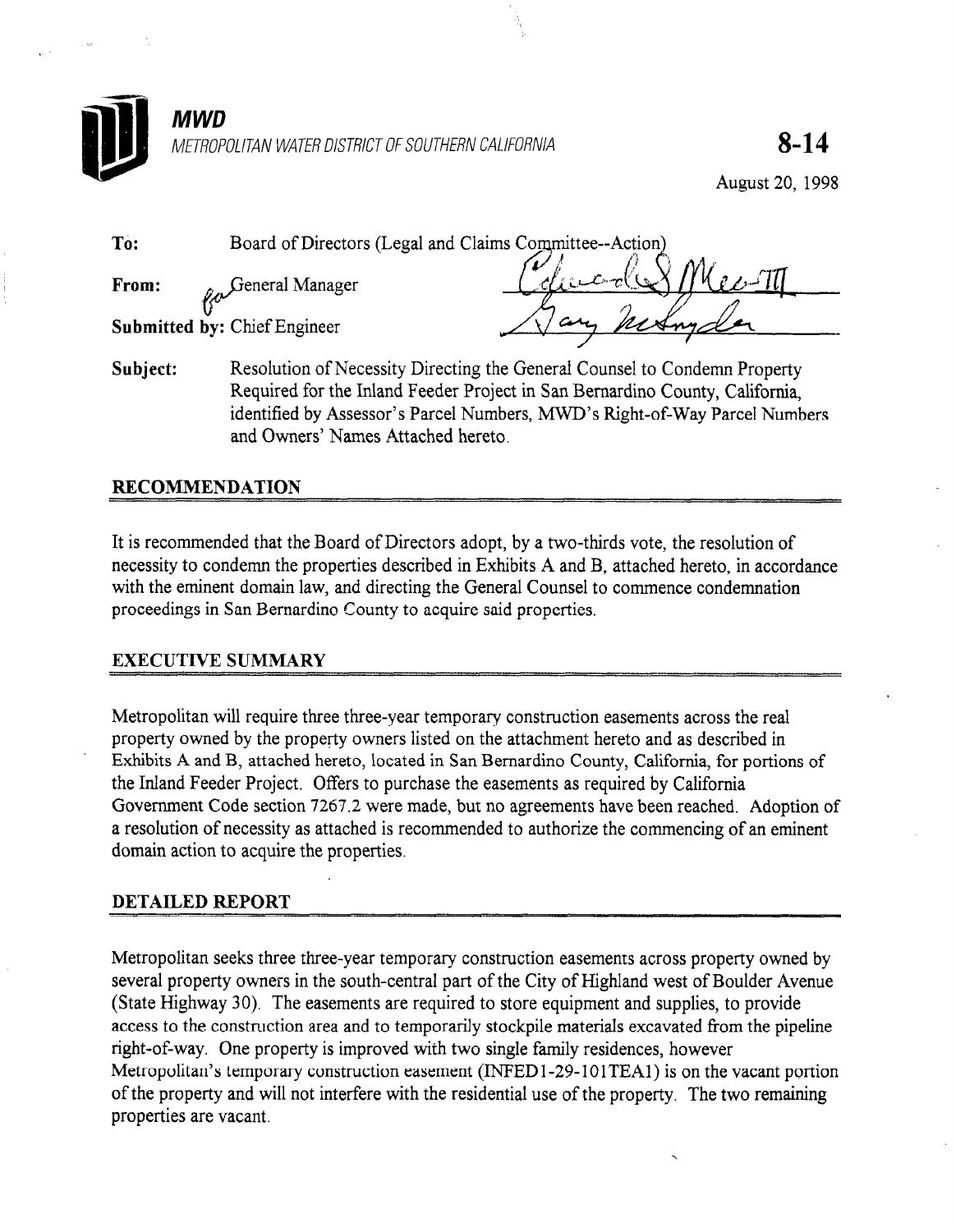Parcel INFED1-28-336TEA1 owned by Lewis E. and Eli Margaret Henderson encumbers the northeasterly 150 feet of the larger parcel ( 0.758 acres) and has been appraised for \$16,900. Parcel INFEDl-2%337TEAl owned by Evelyn C. H. Ranger, Eleanor J. Johnson and Phyllis J. Triplett encumbers the northeasterly 150 feet of the larger parcel (1.583 acres) and has been appraised at \$78,925. Parcel INFEDl-29-101TEAl owned by James F. and Stella M. Haney encumbers the northeasterly 100 feet of the larger parcel (0.8 16 acre) and has been appraised at \$23,450.

On August 3, 1998, notices of intention to adopt a resolution of necessity and for an opportunity to appear and be heard before the Special Committee on Real Property Management on August 25, 1998, as to the necessity for the Project and the taking of the easements, were served on the property owners. The Eminent Domain Law requires an owner to provide a written request for a hearing within 15 days after the notice was served to be entitled to a hearing on the adoption of a resolution of necessity. No written request was received and the property owners did not appear at the hearing. The Special Committee voted to recommend approval of the proposed resolution of necessity.

Transmitted herewith is the form of resolution declaring the necessity of the Project and the acquisition of the temporary easements described in Exhibits A and B, attached thereto, and directing the General Counsel to commence condemnation proceedings in San Bernardino County to acquire the temporary easements.

On February 9, 1993, your Board certified that the Final Environmental Impact Report for the  $\sum_{i=1}^{n}$   $\sum_{i=1}^{n}$   $\sum_{i=1}^{n}$  your board completed that the California Environmental Engineeric Report for mand I cluentify and the State Guidelines, and the Statement Library Construction Quality Act (CEQA) and the State Guidelines, and that it had reviewed and considered the information contained in that document. Your action on the subject resolution is therefore in compliance with CEQA. No further environmental documentation or review is necessary for your Board to act on this request.

Attachment(s)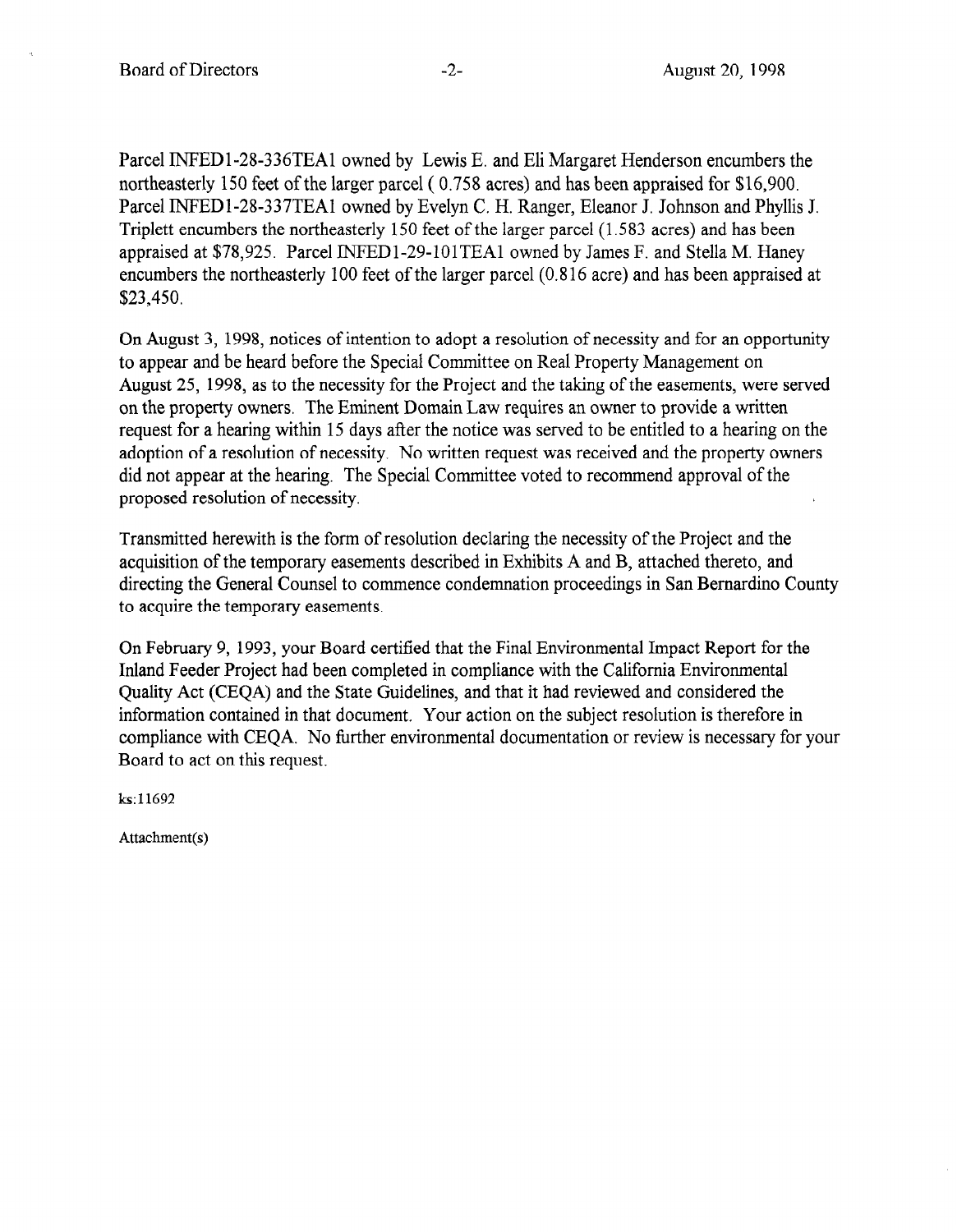Attachment to 8-14 Engineering Division August 20, 1998 Page 1 of 1

# SUMMARY OF HEARING AND RECOMMENDATION OF THE SPECIAL COMMITTEE ON REAL PROPERTY MANAGEMENT REGARDING ADOPTION OF A RESOLUTION OF NECESSITY TO CONDEMN PROPERTY FOR THE INLAND FEEDER PROJECT

On August 25, 1998, at the offices of The Metropolitan Water District of Southern California, located at 350 South Grand Avenue, Los Angeles, California 90071, Room 311, a hearing was held by the Special Committee on Real Property Management of the Board of Directors. Committee Chairman Jerry Ring presided. The Committee was called to order and a quorum was present.

Senior Deputy General Counsel Lauren Brainard advised the Committee that it has been delegated the authority by Metropolitan's Board of Directors to hold the hearing required by law as a prerequisite to the adoption of a resolution of necessity to acquire property through the exercise of the eminent of a resolution of the exercise of the hearing is the committee to  $\mathcal{L}$ exclude of the enfinite termination power. The public of the nearing is to anow the committee make a determination regarding whether the plant interest and necessity require the proposed the greatest public greatest private and the least private individual where  $\frac{1}{2}$ the greatest public good and the least private injury, and whether the easements to be acquired are necessary for the Project.

Mr. Brainard further advised the Committee that the offer to purchase the easements had been with Dramatu further auvised the Committee that the orier to purchase the easements had been made to the owners in accordance with the law. The owners were provided written notice of the hearing, but no request to appear was received and no appearance was made.

Mr. Brainard made a presentation regarding the Inland Feeder Project, and identified the subject properties located in San Bernardino County west of Boulder Avenue. Three three-year temporary construction easements are necessary for lay down storage and construction of the pipeline within Metropolitan's right-of-way. Metropolitan's take is on the vacant portion of the properties and will not interfere with the use of the properties.

Director Barbosa inquired about fencing around the easement area and Mr. Brainard stated that the easement area would be fully fenced by the contractor prior to construction.

Director Wein inquired about liability of the property owners and Mr. Brainard stated that Metropolitan assumed all liability in connection with the construction of the pipeline.

The Committee voted to recommend adoption of the resolution of necessity.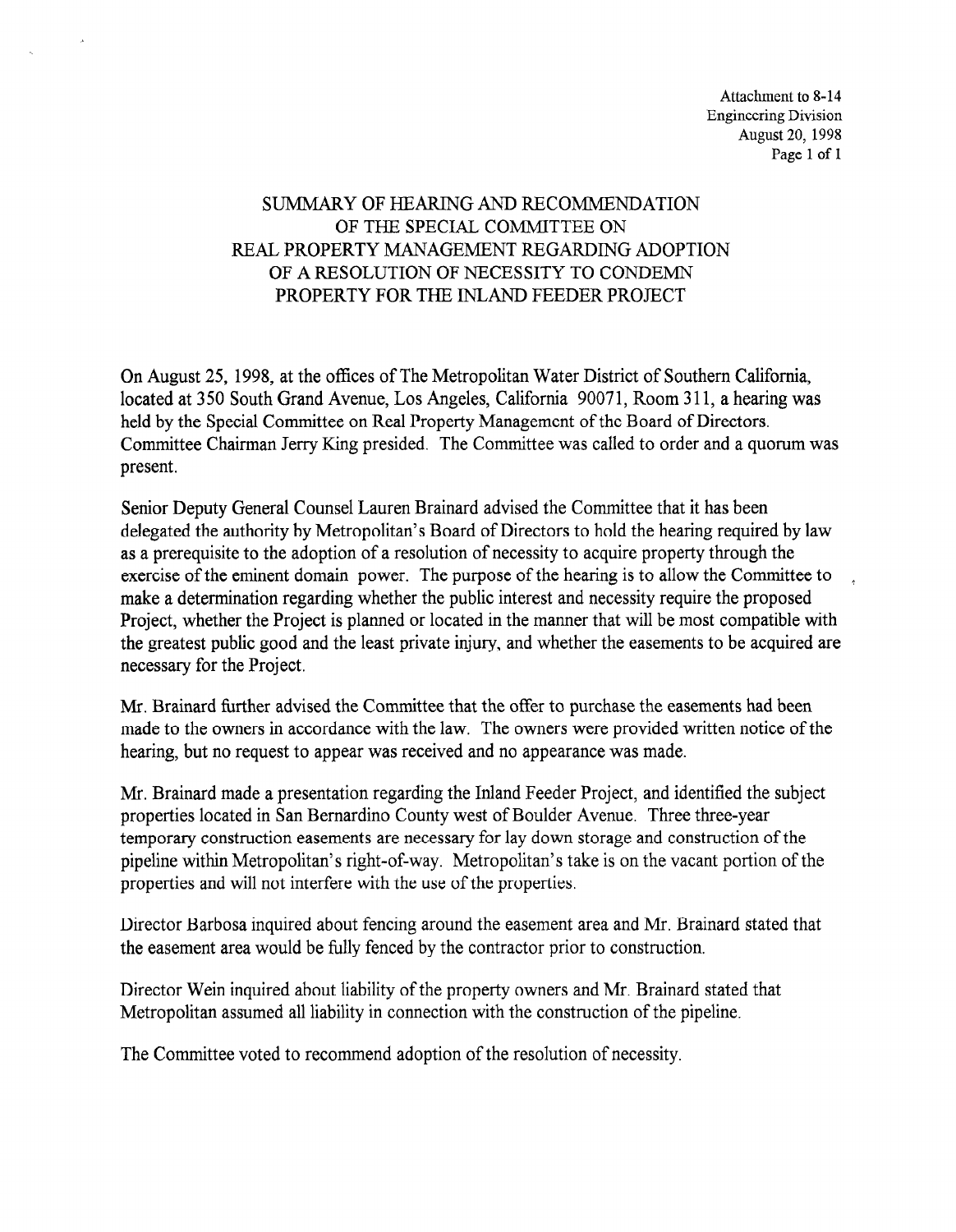Attachment to 8-14 Engineering Division August 20, 1998 Page 1 of 2

#### RESOLUTION

# A RESOLUTION OF THE BOARD OF DlRECTORS OF THE METROPOLITAN WATER DISTRICT OF SOUTHERN CALIFORNIA DIRECTING THE CONDEMNATION OF CERTAIN PROPERTY SITUATED IN THE COUNTY OF SAN BERNARDINO (INLAND FEEDER PROJECT)

BE IT RESOLVED by the Board of Directors of The Metropolitan Water District of Southern California (the "District").

Section 1. The District's Board hereby finds and determines that the public interest and necessity require, for public use, the construction, operation and maintenance of water conveyance facilities ("Inland Feeder Project") in the County of San Bernardino for the transportation and distribution of water for use within the District's boundaries and that certain properties situated in the County of San Bernardino are necessary therefor.

Section 2. The temporary easements to be acquired for the public use set forth in section 1, above, consist of the parcels of land described in Exhibits A attached hereto and incorporated herein by reference and shown on Exhibits B attached hereto and incorporated herein by reference.

Section 3. The District's Board hereby declares its intention to acquire the  $t_{\text{S}\text{C}\text{U}\text{O}\text{I}}$ , the District S board hereby declares its intention to acquire the temporary easements described in Exhibits A and B attached, by proceedings in eminent domain as authorized by the Metropolitan Water District Act (Stats. 1969, Ch. 209, as amended).

Section 4. The District's Board hereby finds and determines that the proposed Project is planned or located in the manner that will be most compatible with the greatest public good and the least private injury.

Section 5. The District's Board hereby finds and determines that the temporary easements described in Exhibits A and B attached hereto are necessary for the proposed Project.

Section 6. The District's Board hereby finds and determines that the offer required by Government Code section 7267.2 has been made to the owners of record of the properties described in Exhibits A and B, attached hereto.

Section 7. The District's General Counsel is hereby directed to commence proceedings in the Superior Court of California, County of San Bernardino for the purpose of condemning and acquiring the temporary easements described in Exhibits A and B attached hereto, and to take such steps as may be necessary to secure an order of court permitting the District to take possession of the easements described in Exhibits A and B attached hereto for the uses and purposes herein described. He is authorized to take such actions and steps as he deems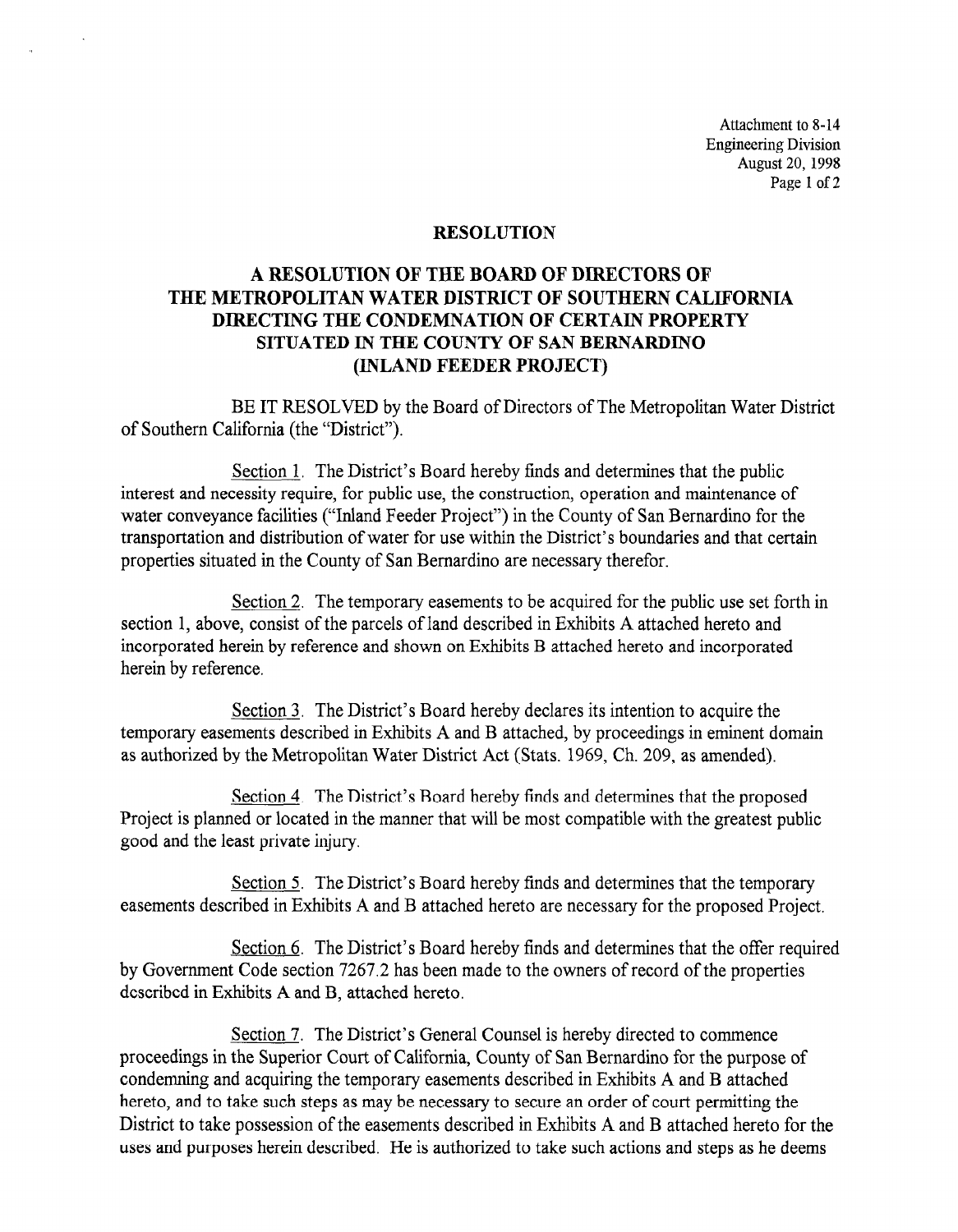Attachment to 8-11 Engineering Division August 20, 1998 Page 2 of 2

necessary in connection with such proceedings, including the amending of the complaint to reduce the extent of the easements to be acquired so as to reduce the compensation payable in the action where such change could not substantially impair the construction and operation of the said public works, and to incur expenses necessary and incidental to the action.

I HEREBY CERTIFY that the foregoing resolution was adopted at the meeting of the Board of Directors of The Metropolitan Water District of Southern California held the 15th day of September, 1998, by vote of two-thirds of all its members, and I further certify that the foregoing is a full, true and correct copy of the resolution.

> Executive Secretary The Metropolitan Water District of Southern California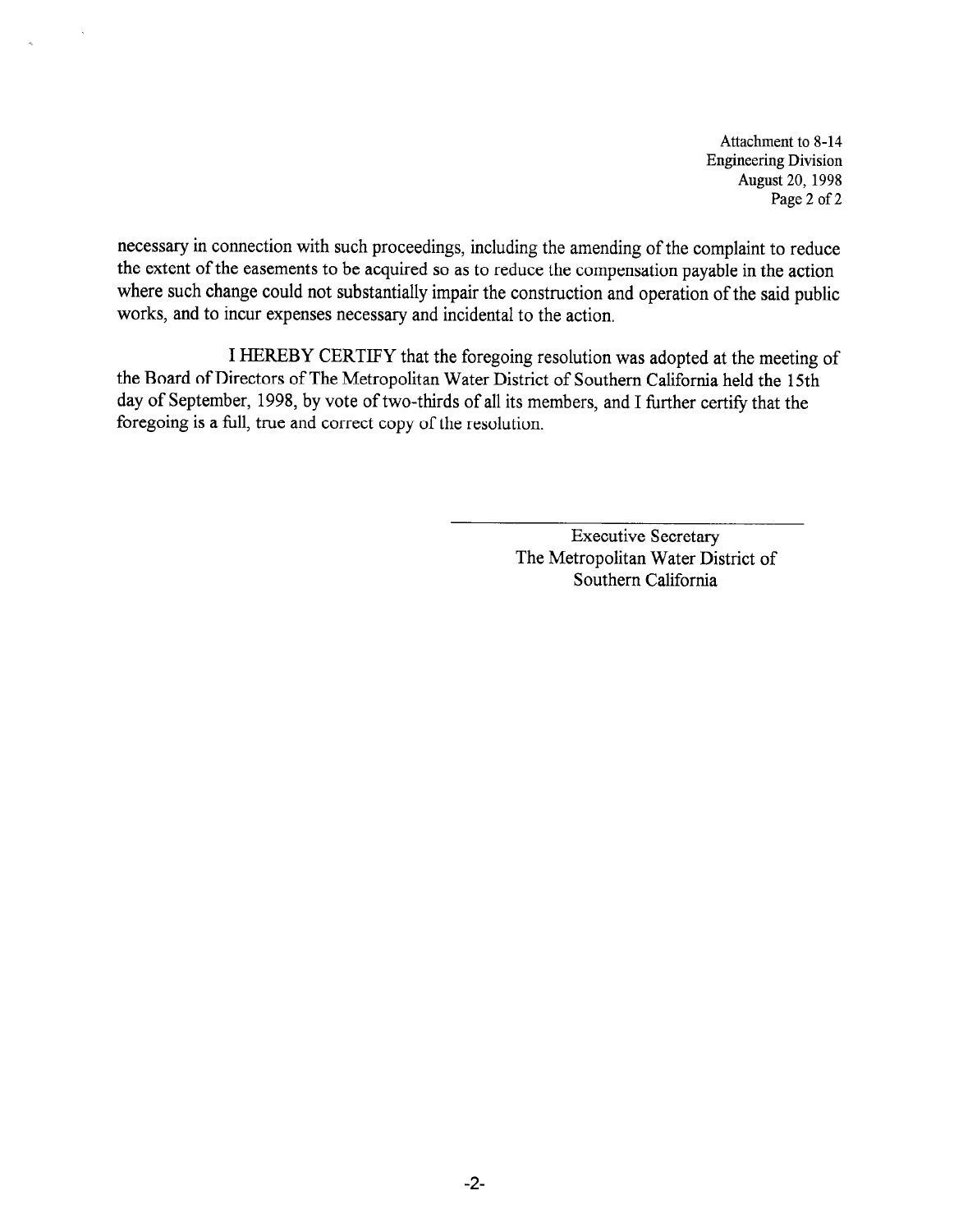Exhibit A to 8-14 Engineering Division August 20, 1998 Page 1 of 8

#### EXHIBIT A

1. A temporary easement for a term of three (3) years commencing on the effective date of an order for possession, in the property located in the County of San Bernardino, State of California, described herein as Parcels INFED1-28-336TEA1, -337TEA1, and INFED1-29-101TEAl and as shown on Exhibit B, attached hereto, for purposes of construction of a water conveyance pipeline, and subject to the following conditions:

> Prior to termination of the easement, all facilities placed on the property by Metropolitan or its contractor shall be removed and the property and any improvements located thereon shall be restored or repaired to a condition as near as practicable to the condition that existed prior to Metropolitan's use of the easement.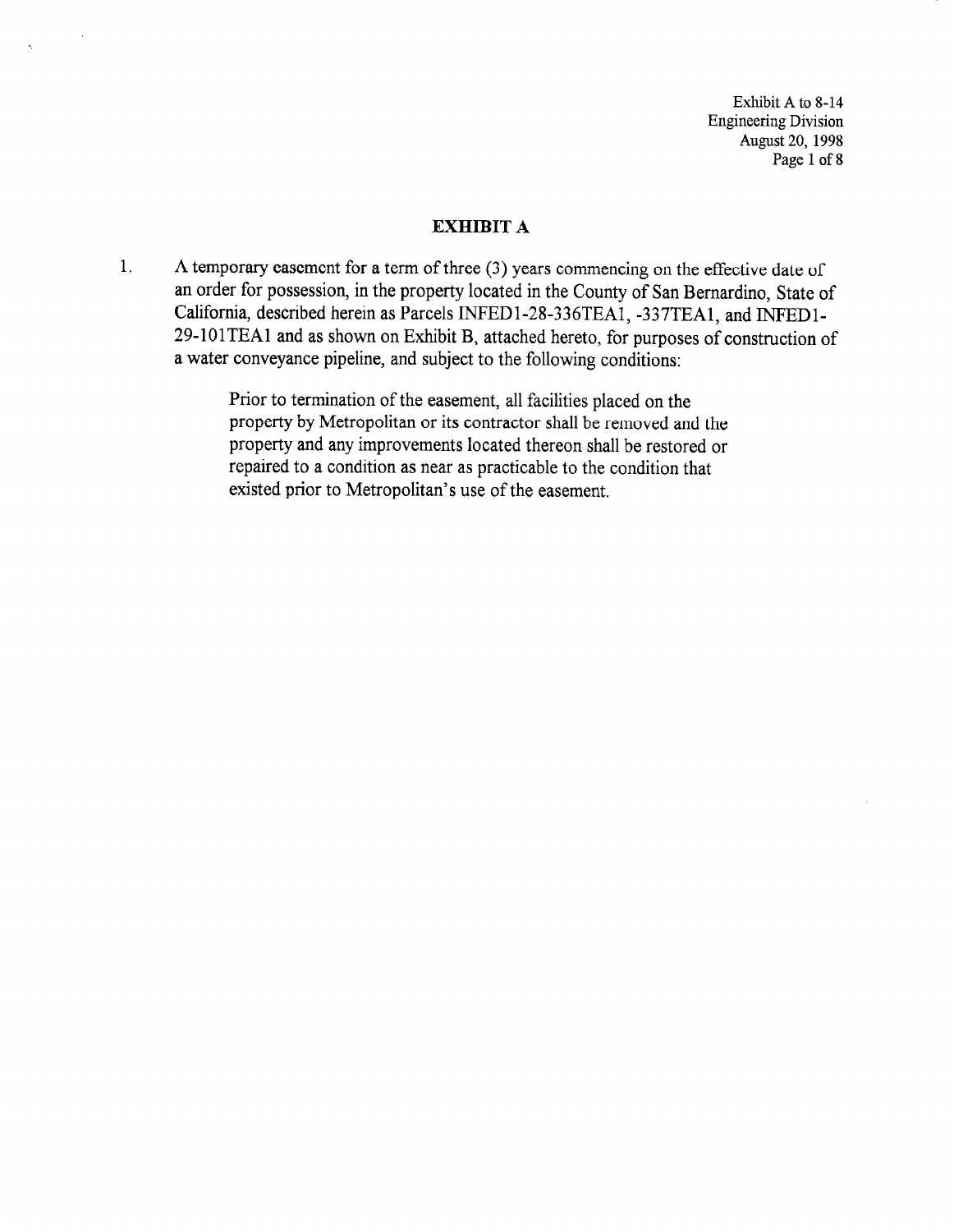Exhibit A to 8-14 Engineering Division August 20, 1998 Page 2 of 8

## **ATTACHMENT**

 $\sim 10^7$ 

| <b>ASSESSOR'S PARCEL</b><br>NO. | <b>MWD PARCEL NO.</b>    | <b>PROPERTY OWNERS</b>                                                |
|---------------------------------|--------------------------|-----------------------------------------------------------------------|
| 0291-031-02                     | INFED1-28-336TEA1        | Lewis E. Henderson and Eli<br>Margaret Henderson                      |
| 0291-031-15, and -16            | <b>INFED1-28-337TEA1</b> | Evelyn C. H. Ranger, Eleanor<br>J. Johnson and Phyllis J.<br>Triplett |
| 0291-021-01, -02, and -03       | INFED1-29-101TEA1        | James F. and Stella M. Haney                                          |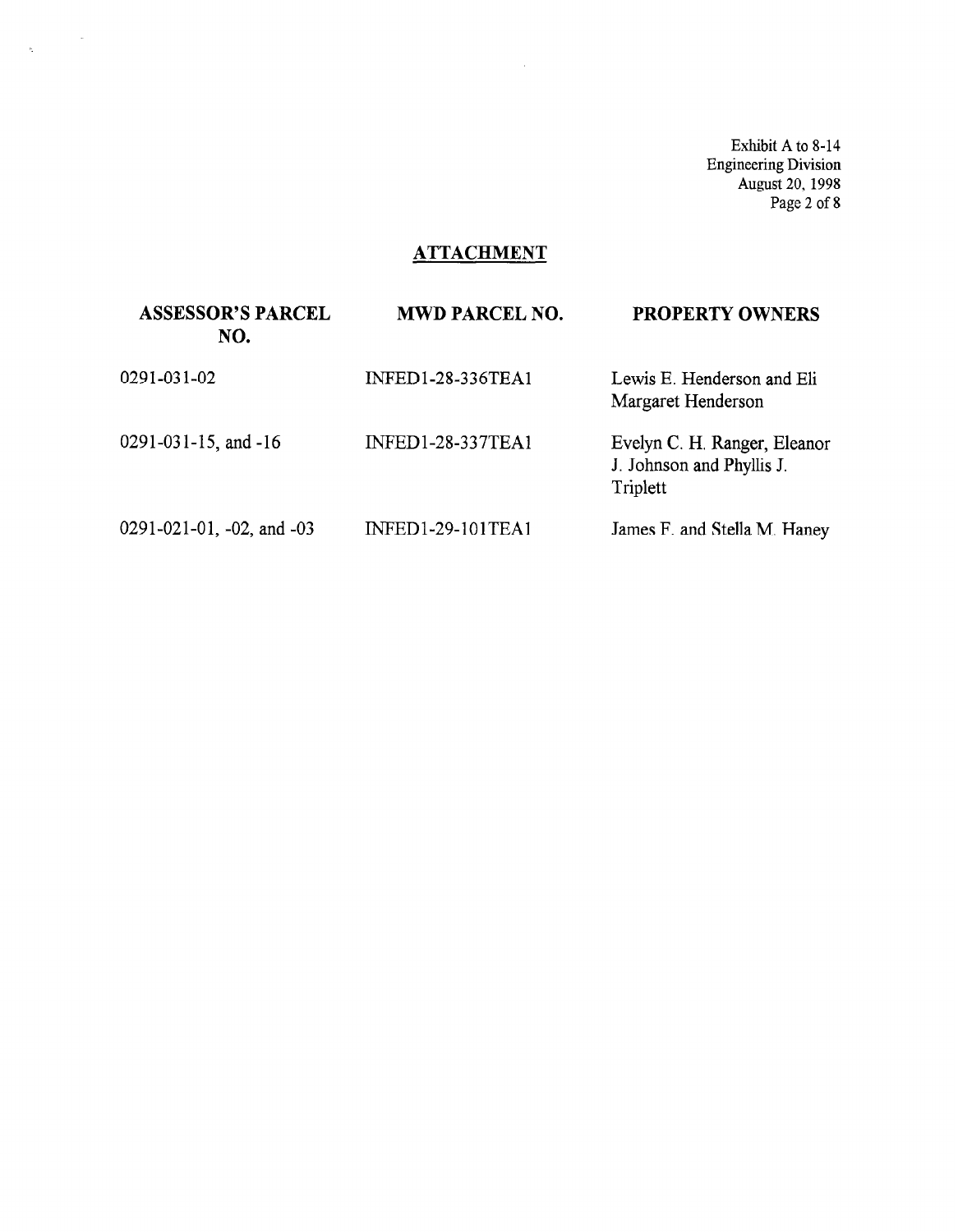Exhibit A to 8-14 Engineering Division August 20, 1998 Page 3 of 8

## EXHIBIT A

INFEDl-28336TEAl (Temporary Easement) Lewis E. Henderson, et ux

That portion of the northwest quarter of the southwest quarter of Section 3, Township 1 South, Range 3 West, San Bernardino Meridian, in the City of Highland, County of San Bernardino, State of California, conveyed to Lewis E. Henderson, et ux by Grant Deed recorded July 31, 1973 in Book 8236, page 626, of Official Records of said County.

Excepting therefrom that portion lying westerly and southwesterly of a line that is parallel with and distant 150.00 feet southwesterly of, as measured at right angles, to the southwesterly right of way line of Boulder Avenue (State Highway 30), by deed recorded July 26, 1948 in Book 2267, page 127 of Official Records of said County.

### PREPARED UNDER MY SUPERVISION

Peter G. Wiseman, P.L.S. 6241

<u>date</u>

B.G. P:\private\petgan\legal\28\336tea1.doc



April 13, 1998

Page 1 of 1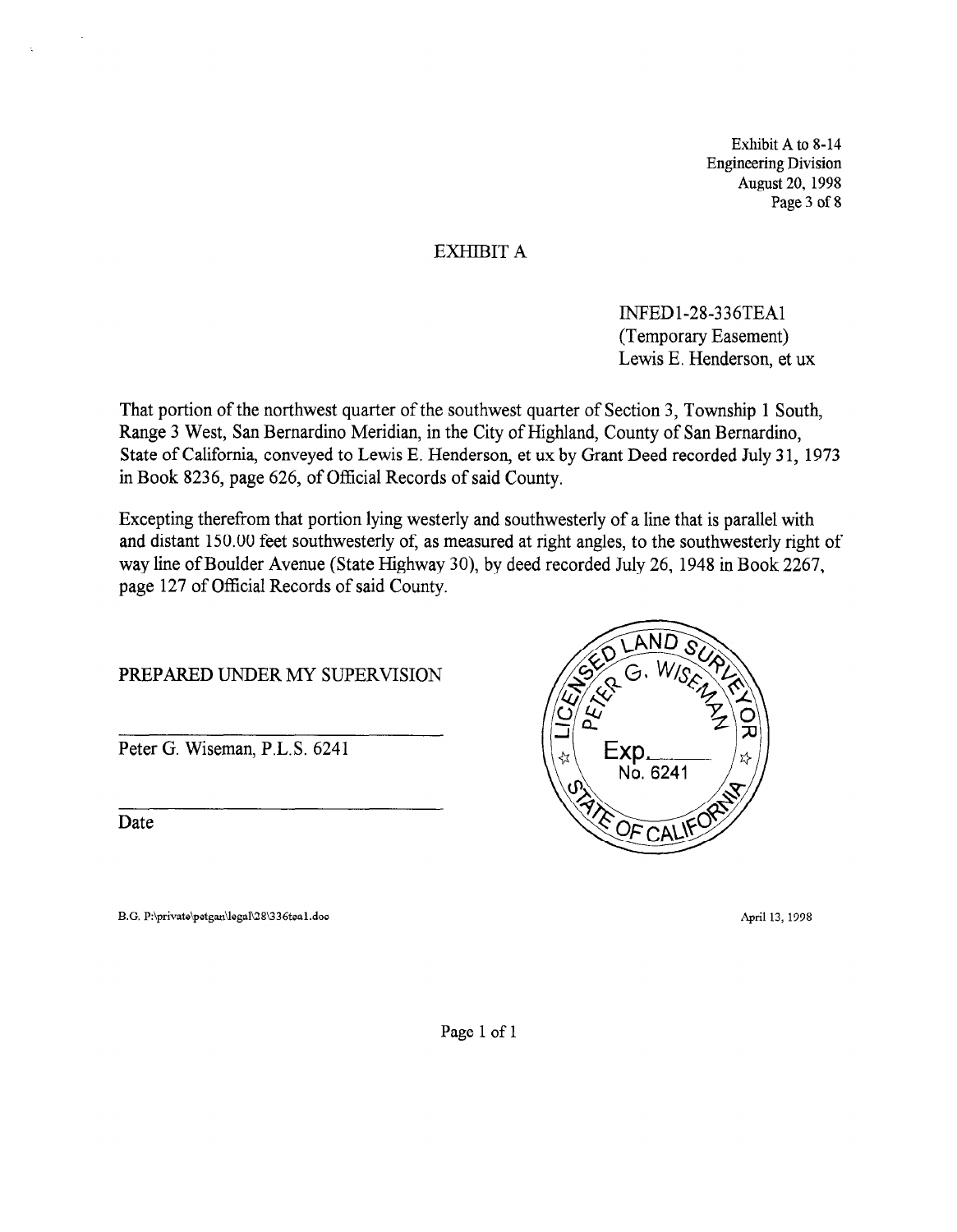Exhibit A to 8-14 Engineering Division August 20, 1998 Page 4 of 8

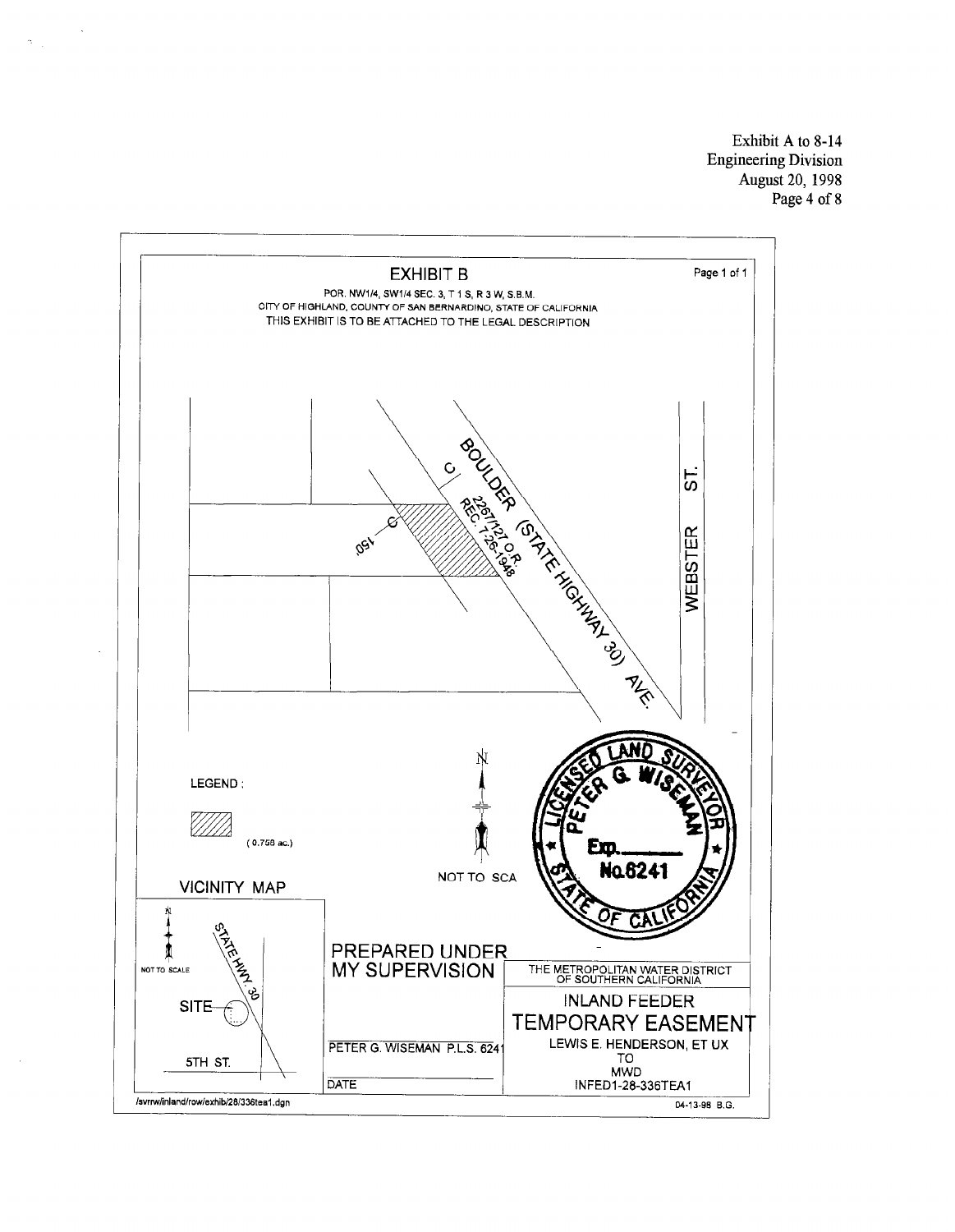Exhibit A to 8-14 Engineering Division August 20, 1998 Page 5 of 8

# EXHIBIT A

INFEDl-28-337TEAl (Temporary Easement) Evelyn C.H. Ranger, et al

That portion of the northwest quarter of the southwest quarter of Section 3, Township 1 South, Range 3 West, San Bernardino Meridian, in the County of San Bernardino, State of California, conveyed to Evelyn C. H. Ranger by Quitclaim Deeds recorded February 5, 1987 as Document No. 87-039142 and February 5, 1987 as Document No. 87-039144, both of Official Records of said County.

EXCEPTING therefrom that portion lying westerly and southwesterly of a line that is parallel with and distant 150 feet southwesterly of, as measured at right angles to, the southwesterly right of way line of Boulder Avenue (State Highway 30) as conveyed to the State of California by Individual Grant Deed recorded July 26, 1948 in Book 2267, page 127 of Official Records of said County.

PREPARED UNDER MY SUPERVISION

Peter G. Wiseman, P.L.S. 6241

<u>date</u> Date

 $\bar{z}$ 



R.B. S:\private\rudbel\legal\28\337tea1.doc

April 15, 1998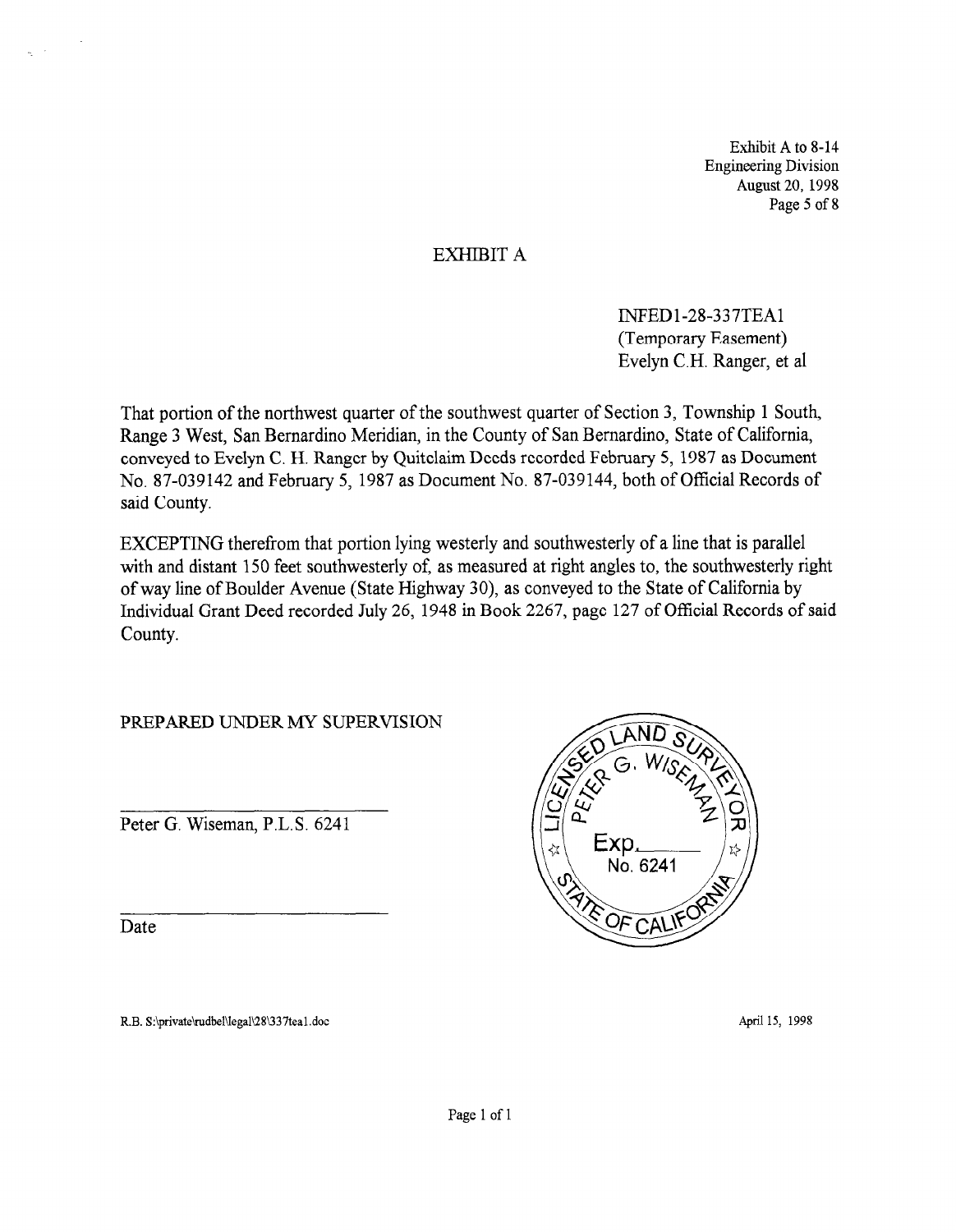Exhibit A to 8-14 Engineering Division August 20, 1998 Page 6 of 8



 $\langle \rho_{\rm g} \rangle / \sigma_{\rm g}$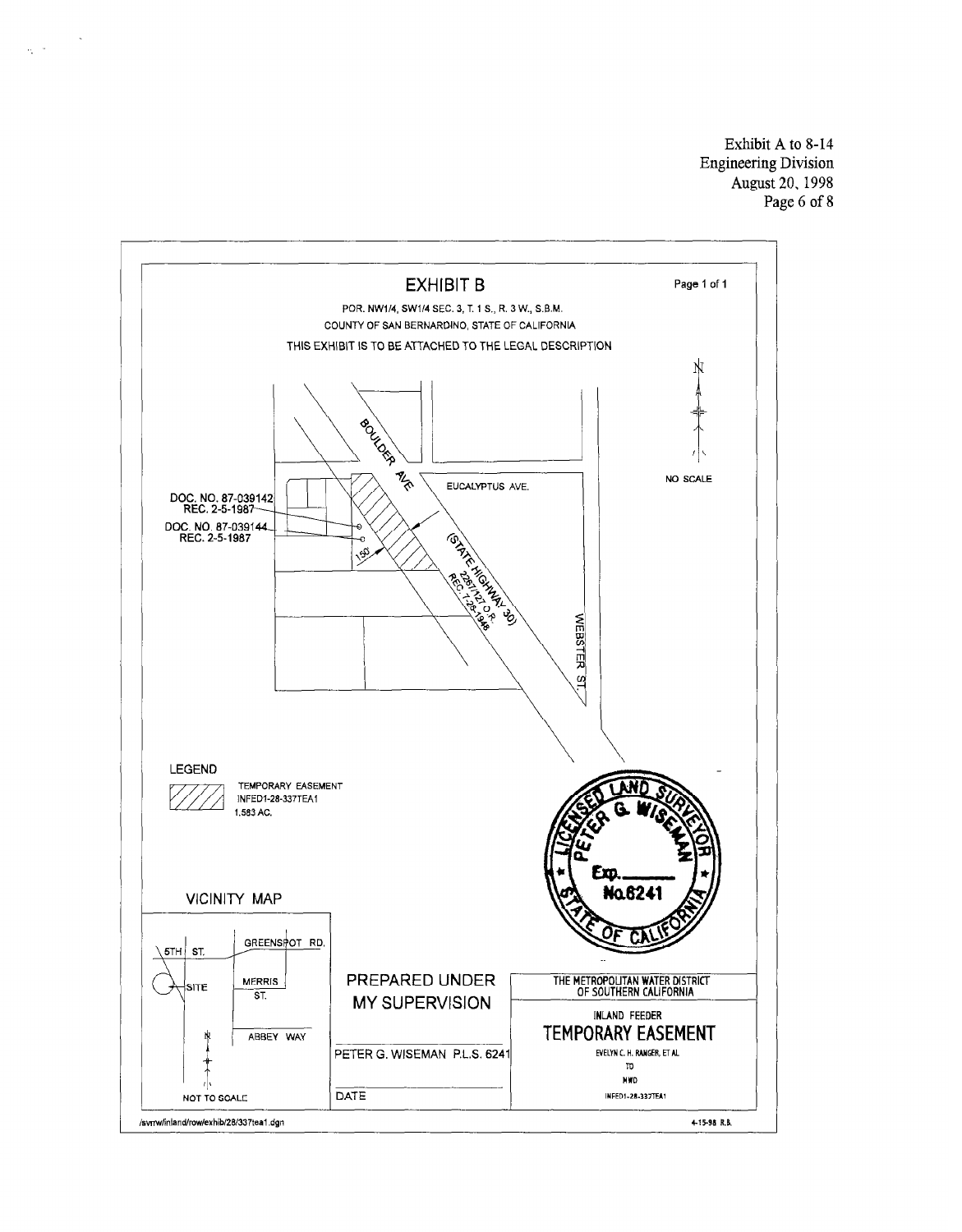Exhibit A to 8-14 Engineering Division August 20, 1998 Page 7 of 8

# EXHIBIT A

INFEDl-29-101TEAl (Temporary Easement) James F. Haney, et ux

Lot 15 and a portion of Lots 13 and 14, of Tract No. 2387, in the City of Highland, County of San Bernardino, State of California, recorded in Book 34, page 13 of Maps, Records of said County, as conveyed to James F. and Stella Marie Haney, by Individual Grant Deed recorded April 26, 1977 in Book 9164, page 1537 of Official Records of said County.

EXCEPTING therefrom that portion lying southwesterly of a line parallel with and distant 100.00 feet southwesterly of, as measured at right angles to, the southwesterly right of way line of Boulder Avenue (State Highway 30) as conveyed to the State of California by Grant Deed recorded June 23, 1948, in Book 2250, page 23 1, of Official Records of said County.

PREPARED UNDER MY SUPERVISION

Peter G. Wiseman, P.L.S. 6241

Date

R.B.\S:\private\rudbel\legal\29\101tea1.doc



May 4, 1998